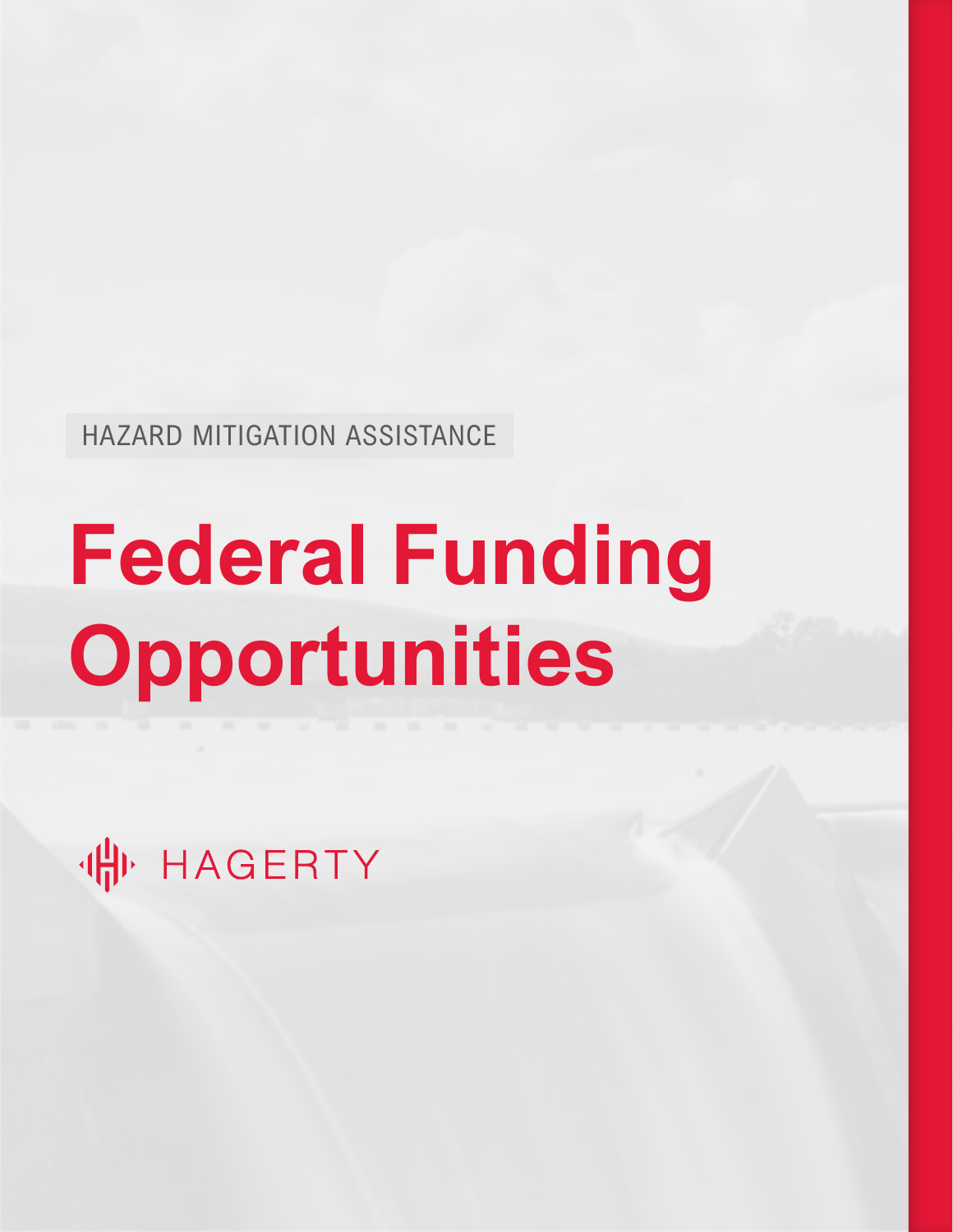#### **WHO IS HAGERTY?**

Hagerty Consulting, Inc. (Hagerty) is an emergency management consulting firm that helps clients prepare for, respond to, and recover from disasters.

Established in 2001, we have supported the nation's largest and most complex disaster recovery efforts, including 9/11, Katrina, Sandy, Michael, Camp Fire, and COVID-19, among other major disasters.

Hagerty is consistently recognized throughout the industry for its innovative thinking, client-centric service, and the superior results it delivers to every project.

#### **EQUITY IN HMA**

FEMA's Building Resilient Infrastructure and Communities (BRIC) and Flood Mitigation Assistance (FMA) programs are identified as priority programs under the White House's Justice40 Initiative to advance environmental justice to disadvantaged communities by delivering at least 40 percent of the overall benefits from Federal investments in climate and clean energy to disadvantaged communities. Hagerty is well-versed in the tools and strategies available to deliver these results.

## **What is Hazard Mitigation (HMA)?**

Hazard Mitigation is "any action taken to reduce or eliminate long-term risk to human life and property from natural hazards." Hazard Mitigation Assistance encompasses the three major programs provided by FEMA to address these needs:

## **Hazard Mitigation Grant Program [\(HMGP\)](https://www.fema.gov/grants/mitigation/hazard-mitigation)**

The HMGP program provides funds to implement long-term hazard mitigation planning and projects following a Presidential major disaster declaration.

## **Building Resilient Infrastructure and Communities [\(BRIC\)](https://www.fema.gov/grants/mitigation/building-resilient-infrastructure-communities)**

The BRIC program is a nationally competitive program that provides funds on an annual basis for capability- and capacity-building (C&CB) activities and high-impact, climate-adaptive infrastructure projects.

#### **Flood Mitigation Assistance [\(FMA\)](https://www.fema.gov/grants/mitigation/floods)**

The nationally competitive FMA program is a program that provides funds on an annual basis for planning and projects to reduce or eliminate the risk of flood damage to buildings that are insured under the National Flood Insurance Program (NFIP), principally prioritizing Severe Repetitive Loss and Repetitive Loss Structures.

## **Maximize Funding**

Hagerty assists our clients in identifying, developing, and evaluating opportunities for hazard mitigation programs to reduce or eliminate risk from future events. Hagerty has a deep understanding of FEMA's HMA programs and helps our clients secure and maximize funding to support all types of resilience projects.

We leverage federal dollars available through multiple funding streams available through FEMA, HUD, and USDA and encourage a system-based approach to FEMA 406 Mitigation which helps agencies prioritize their limited HMA funding.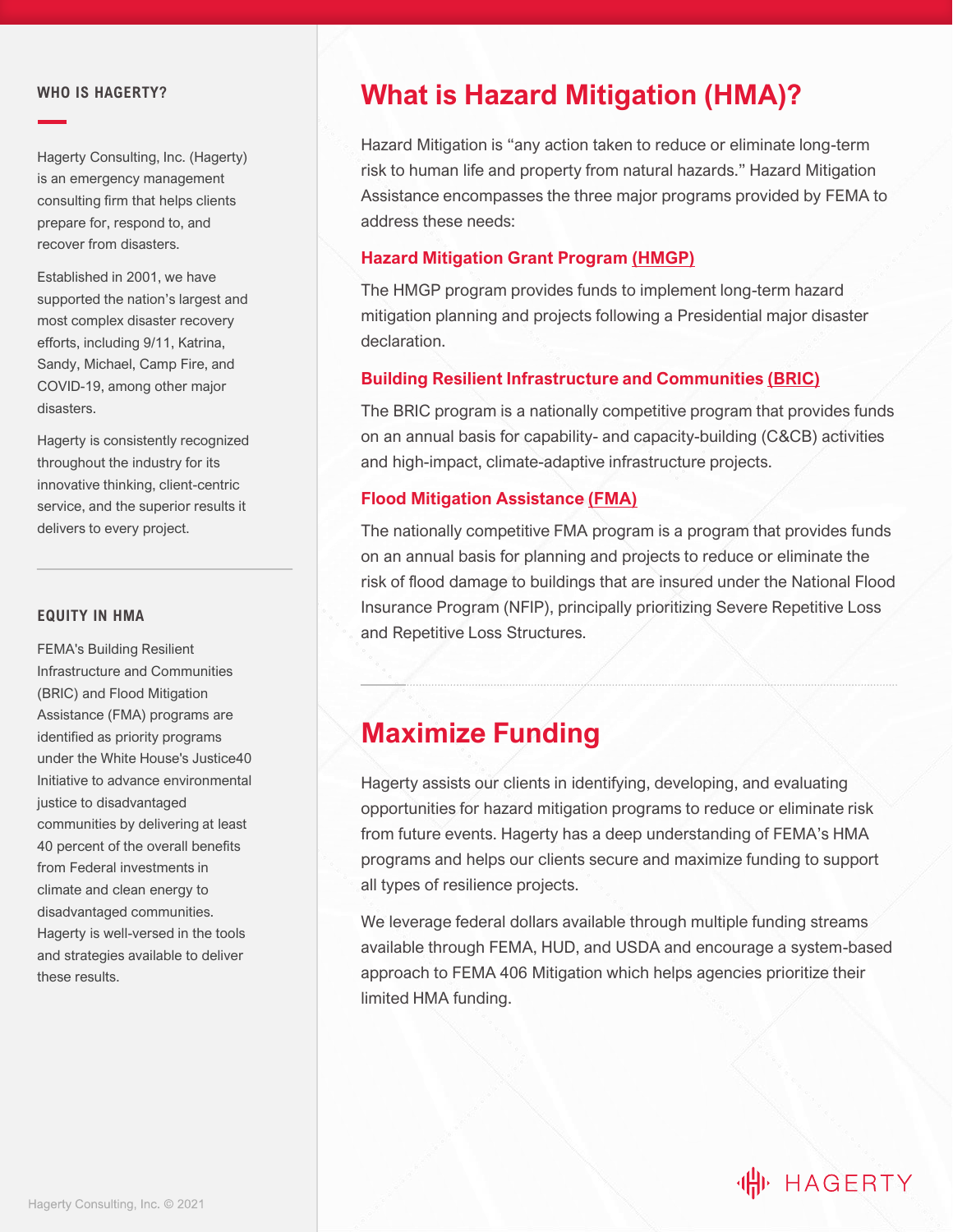#### **PROJECT TYPES**

Our professionals are experts in infrastructure resilience and mitigation, with expertise in a range of hazard and project types.

Projects include, but are not limited to:



Flood mitigation for critical infrastructure

Nature-based solutions

Community-wide wildfire mitigation

> Safe room construction and retrofitting

Private property acquisitions and structure elevations

明

兵

Seismic retrofits of critical facilities

*Hagerty Consulting's fees can be included in the grant's pre-award and management costs, making our services and fees reimbursable through the federal grant.* 

## **Our Experience**

Hagerty has completed HMA sub-applications and managed projects ranging from \$100,000 to \$250 million. Our clients include both subapplicant level jurisdictions, e.g., cities, special districts, and counties, as well as applicant-level state agencies. In addition to the mitigation project experience, Hagerty has worked with several states and local jurisdictions to update their Hazard Mitigation Plans. Through this planning process, Hagerty supports clients' risk assessments and the development of robust mitigation strategies for implementation.

| <b>Eligible Subapplicants:</b>                | HMGP: | <b>BRIC:</b> | <b>FMA:</b> |
|-----------------------------------------------|-------|--------------|-------------|
| <b>State Agencies</b>                         |       |              |             |
| <b>Federally-Recognized Tribes</b>            |       |              |             |
| Local Governments/Communities*                |       |              |             |
| <b>Private Nonprofit Organizations (PNPs)</b> |       |              |             |

\*Local governments/communities may include non-federally recognized tribes, or consistent with the definition of local government at 44 CFR 201.2, may include any Indian tribe or authorized tribal organization, or Alaska Native village or organization that is not federally recognized per 25 U.S.C. 479a et seq.

## **Hagerty Can Help**

Hagerty's Mitigation Team are experts in navigating the pre-and postdisaster funding world. We are available to talk about your needs, including how to access all funding available through federal grant programs and provide support through the planning, technical assistance, and closeout processes.

Ten percent of an applicant's (5 percent for sub-applicants) total project budget can be submitted for **100 percent federally reimbursed management costs**, which can be used for application development. Therefore, our professionals can help at little-to-no additional cost.

## **(H) HAGERTY**